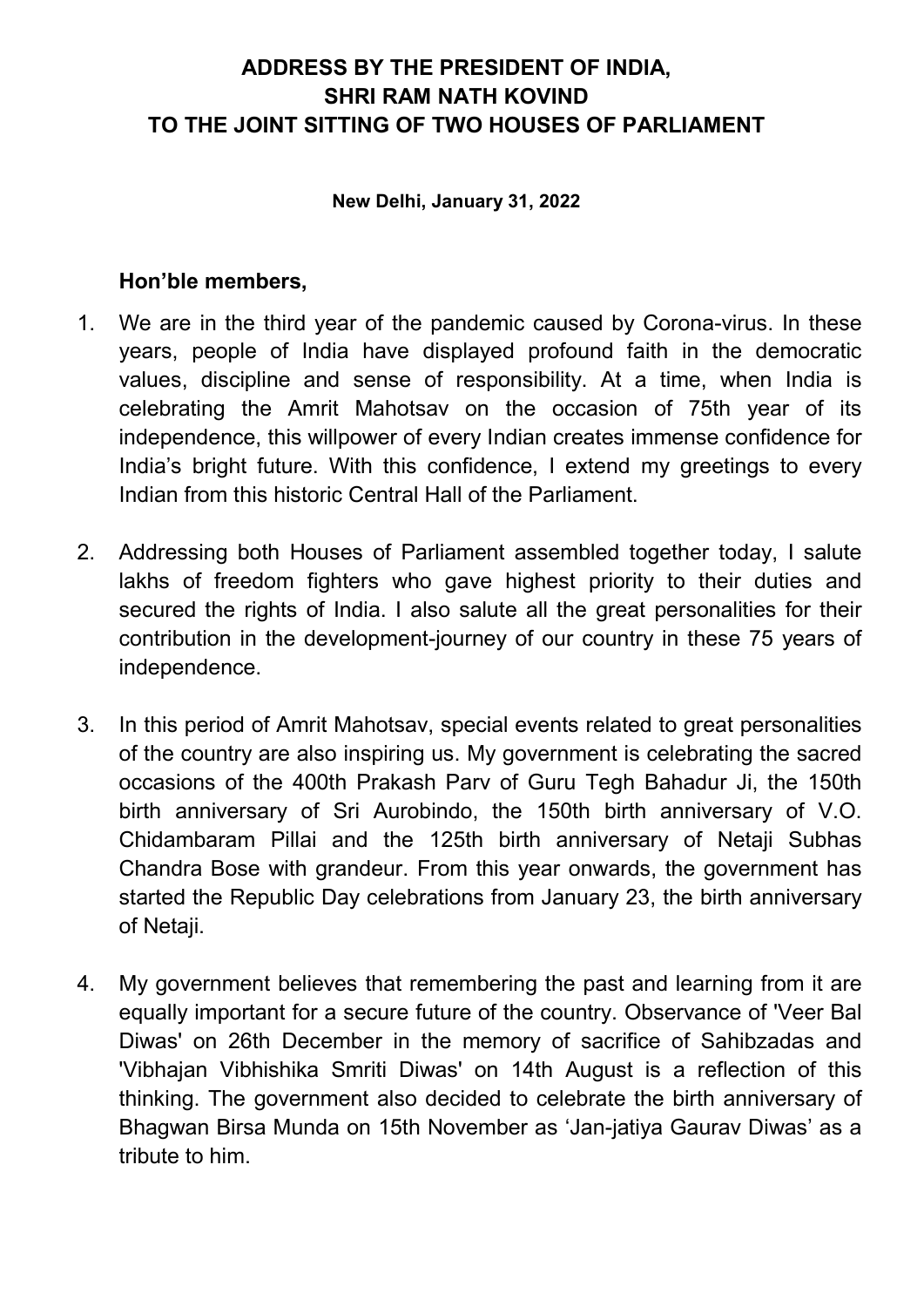5. Azadi Ka Amrit Mahotsav is a sacred occasion for all the Indians to give concrete shape to the resolutions for the next 25 years. My government is moving fast on building a strong foundation for the next 25 years following the mantra of 'Sabka Saath, Sabka Vikas, Sabka Vishwas, Aur Sabka Prayas'. The most important resolution related to this foundation is the creation of an India which includes all, benefits all, which is strong and selfreliant. The challenging period of Corona has inspired us to achieve our goals at the fastest possible pace.

- 6. The Covid pandemic affected the entire world and in India too, many of our loved ones were snatched away from us. In these circumstances, the Central Government, State Governments, local Governments and administration, our doctors, nurses and health workers, our scientists and entrepreneurs have worked as a team. This mutual trust, coordination and cooperation between the government and citizens is an unprecedented example of the strength of our democracy. For this, I appreciate every health and front-line worker, and every citizen.
- 7. An example of India's capability in the fight against Covid-19 is evident in the ongoing Covid vaccination program. We have surpassed the record of administering more than 150 crore vaccine doses in less than a year. Today we are among the leading countries in the world with the highest vaccine doses administered. Success of this campaign has given a shield to the country providing enhanced protection to our citizens, while also boosting their morale.
- 8. Today, more than 90 percent adult citizens of the country have received the first dose of the vaccine, whereas more than 70 percent have been administered both the doses. The government is also reaching out to the rest of the population through the 'Har Ghar Dastak' campaign. Adolescents in the age group of 15 to 18 years have also been included in the vaccination program from this month. Precautionary dose for the front-line workers and senior citizens with co-morbidities has also been started.
- 9. So far, eight vaccines have been approved for emergency use in the country. Three vaccines being manufactured in India have also got approval from the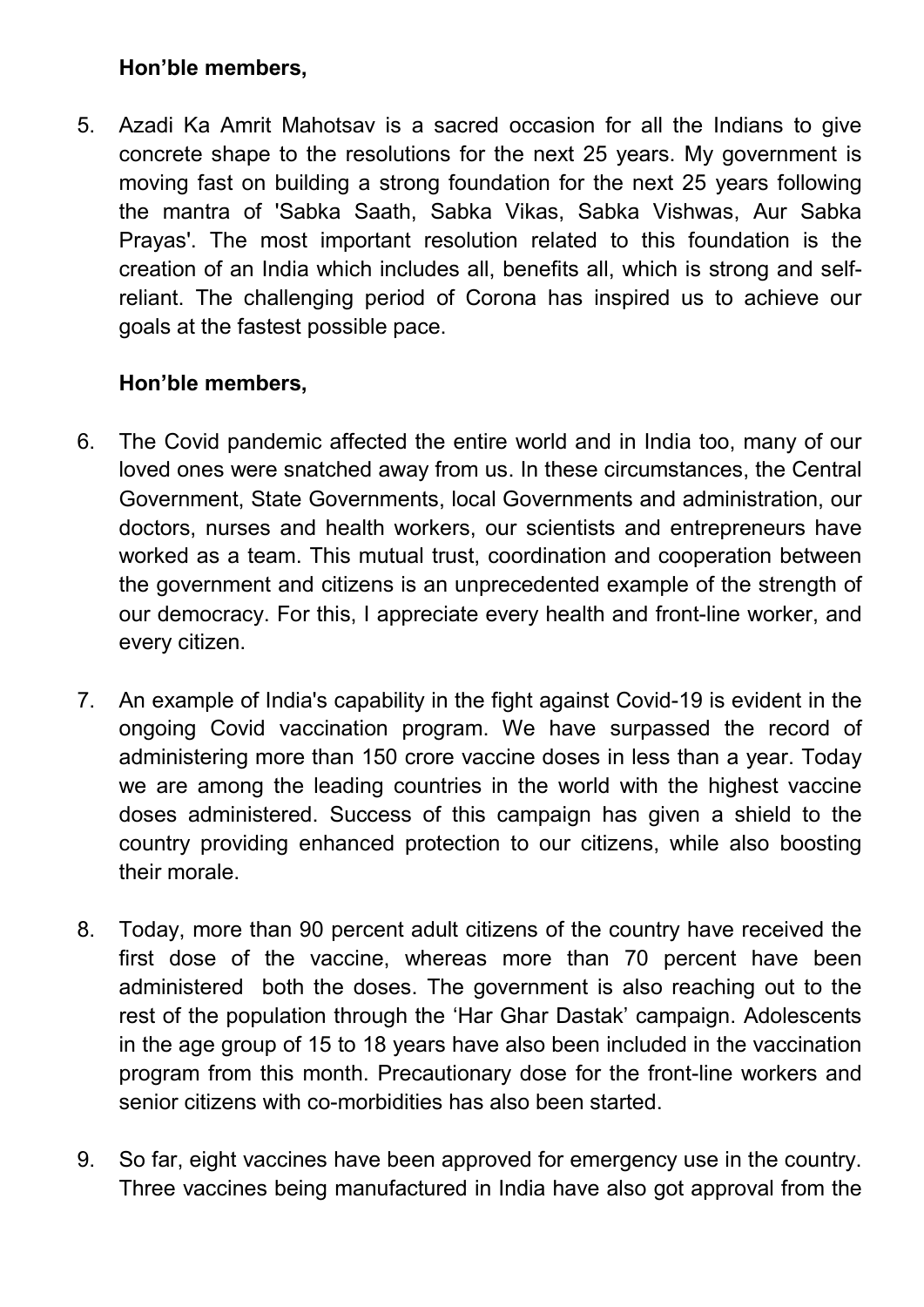World Health Organization for emergency use. These vaccines manufactured in India are playing an important role in making the entire world free from the pandemic and in saving crores of lives.

# Hon'ble members,

- 10. The efforts of the country are not limited to addressing the immediate challenges in the fight against Covid pandemic. My government is developing far-reaching solutions which would be effective and useful in future also. The launch of Pradhan Mantri Ayushman Bharat Health Infrastructure Mission with an outlay of Rupees 64,000 crore is a commendable example. This will not only help in meeting the current health requirements, but will also prepare the country for any future crises.
- 11. Health facilities are now easily accessible to the common people because of the responsive policies of my government. More than 80,000 health and wellness centres and crores of Ayushman Bharat cards have helped the poor immensely in getting treatment. Government has reduced the cost of treatment by providing affordable medicines through more than 8,000 Jan Aushadhi Kendras. 'Ayushman Bharat Digital Mission' is an important step in providing easy and accessible health services.

# Hon'ble members,

- 12. The Indian pharma sector has also proved its mettle during the Corona period. Presently, products of Indian pharma companies are reaching more than 180 countries. However, there is a wide range of opportunities for India in this sector. The PLI scheme announced by my government for the pharma industry will further expand the opportunities, and will also provide impetus to research.
- 13. Yoga, Ayurveda and traditional medical practices are also becoming increasingly popular due to the efforts of the government. The country used to export AYUSH products worth Rupees 6,600 crore in 2014. This export has now increased to more than Rupees 11,000 crore. India is going to establish the world's first 'WHO Global Centre of Traditional Medicine'.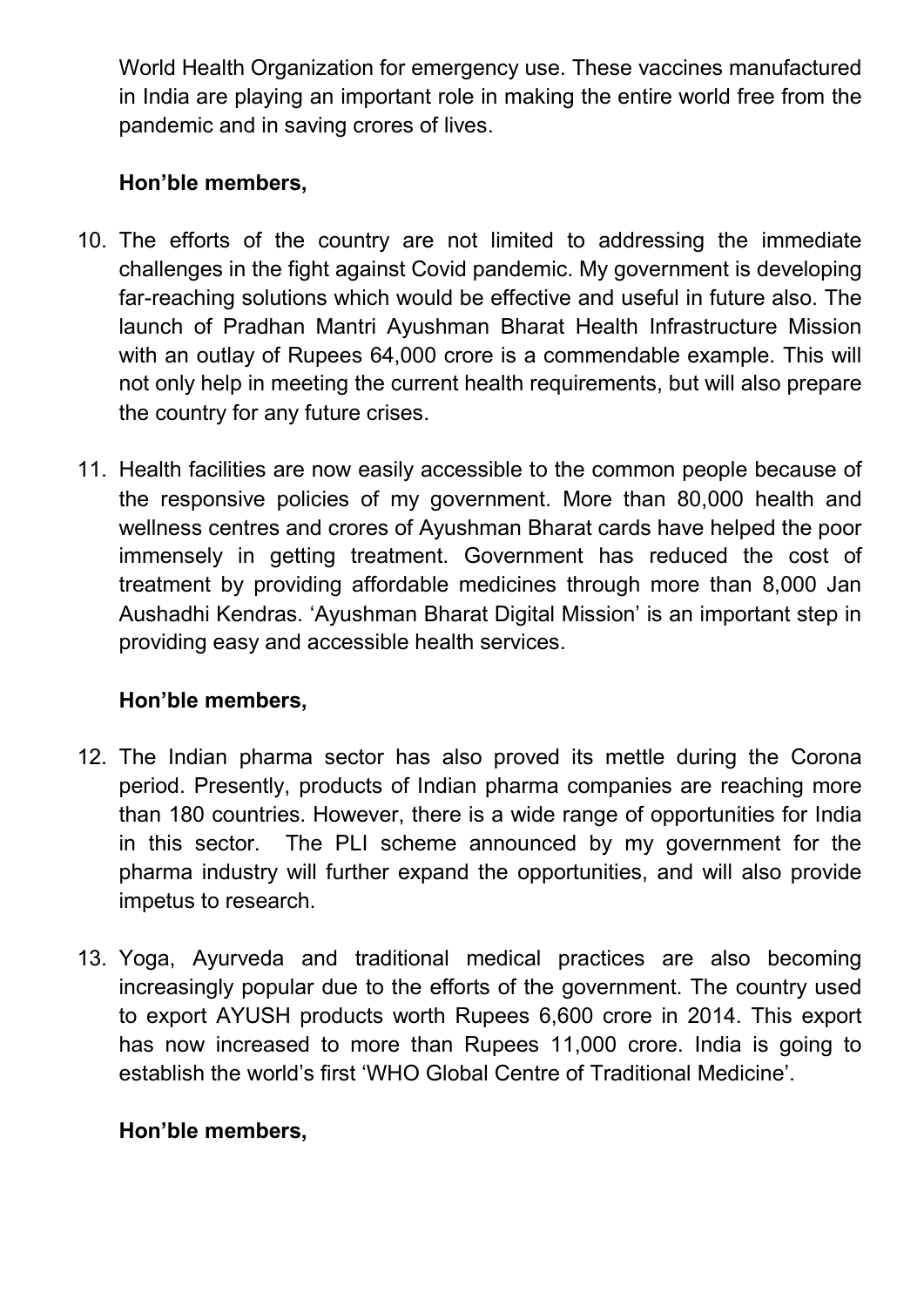14. The chief architect of our Constitution, Baba Saheb Doctor Bhimrao Ambedkar, had said:

"My ideal would be a society based on Liberty, Equality, and Fraternity... Democracy is not merely a form of government… It is essentially an attitude of respect and reverence towards one's fellow men".

My government considers these ideals of Baba Saheb as its motto. My government believes in the mantra of Antyodaya, which encompasses social justice, equality, respect and equal opportunities. Therefore, in the policies of the government, top priority is being given to villages, the poor, Scheduled Castes & Scheduled Tribes and backward communities. This spirit of India is clearly reflected in the selection for Padma awards in recent years. In a diverse country like India, dedicated people across the country are engaged in the service of the nation. They reflect the strength of India.

- 15. Several major countries have experienced scarcity of food-grains and faced starvation during the Corona crisis. But my sensitive government ensured that nobody remained hungry during the worst pandemic in 100 years. My government is providing free ration to each poor household every month under the Pradhan Mantri Garib Kalyan Anna Yojana. This is the world's largest food distribution program with an outlay of Rupees two lakh sixty thousand crore reaching out to 80 crore beneficiaries for 19 months. Being fully sensitive to the present circumstances, the government has extended this scheme till March 2022.
- 16. Government is also running the PM-Sva-Nidhi scheme for enhancing the self-esteem of the poor and protection of their livelihood also during the Corona period. This scheme is proving to be very useful for the street vendors. Under this scheme, more than Rupees 2900 crore have been provided to 28 lakh street vendors. The government is also connecting these street vendors with online food delivery companies. Further, government has started the e-SHRAM portal to protect the interests of labourers and more than 23 crore workers have joined it so far.
- 17. We can see the impact of Jan Dhan-Aadhaar-Mobile or JAM trinity which my government has leveraged for the empowerment of citizens. With more than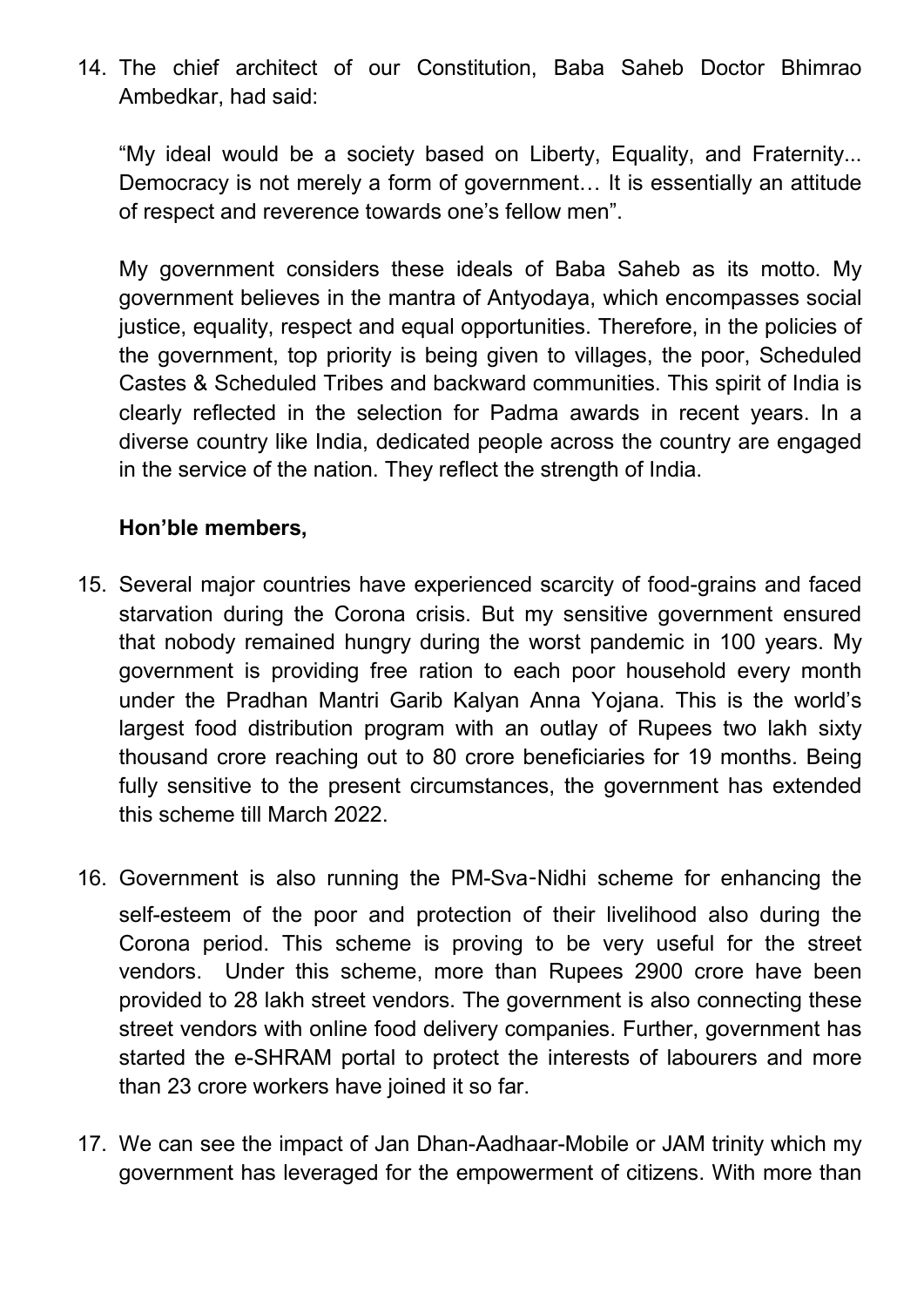44 crore poor people joining the banking system, crores of people benefitted from direct cash transfer during the pandemic.

18. Amidst the progress made in respect of Digital India and Digital Economy, I also appreciate the government's vision for the success of the country's UPI platform. Transactions worth more than Rupees 8 lakh crore have taken place in the country through UPI in December 2021. This is a clear example of how fast our people are adopting technology and rapid change.

# Hon'ble members,

- 19. My government considers provision of basic amenities as a means of empowering the poor and enhancing their dignity. More than two crore pucca houses have been provided to the poor under the Pradhan Mantri Awas Yojana as a result of the efforts made in the last few years. Under the Pradhan Mantri Awas Yojana - Gramin, 1 crore 17 lakh houses have been approved at a cost of about Rupees one and a half lakh crore in the last three years.
- 20. Launched with the aim of 'Har Ghar Jal', the Jal Jeevan Mission has brought about a huge difference in the lives of the people. Nearly six crore rural households have been provided tap water connection despite the constraints imposed by pandemic. It has been of huge benefit for the women, sisters and daughters in our villages.
- 21. The Svamitva scheme, launched to provide property documents to people in rural areas, is also an extraordinary initiative. So far, more than 40 lakh property cards have been issued in 27,000 villages under this scheme. These property cards are not only preventing disputes but are also assisting rural population in accessing banking support.

# Hon'ble members,

22. My government is working continuously to empower the farmers and the rural economy of the country. Despite the pandemic, our farmers produced more than 30 crore tonnes of food grains and 33 crore tonnes of horticulture produce in 2020-21. The government made record procurement to match the record production. The government procured 433 lakh metric tonnes of wheat during the Rabi season benefiting about 50 lakh farmers. A record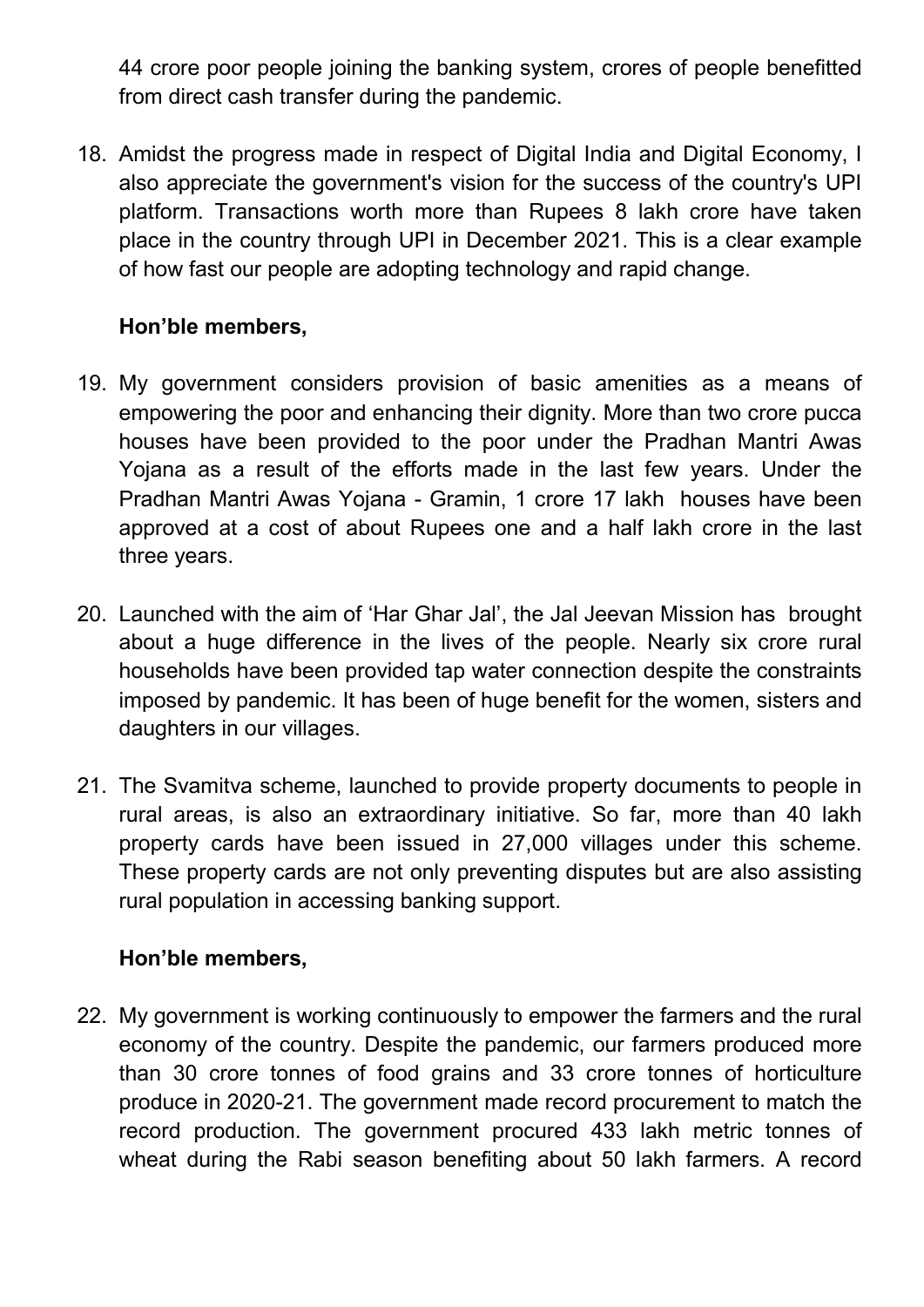quantity of about 900 lakh metric tonnes of paddy was procured during Kharif season, benefiting 1 crore 30 lakh farmers.

- 23. Our agriculture exports have also reached a record level due to the efforts of the government. Agricultural exports registered a growth of more than 25 percent in the year 2020-21, and have reached nearly Rupees 3 lakh crore.
- 24. Horticulture and honey production are important means of generating new sources of income for farmers, as also to provide them better access to markets. Because of incentives provided to honey production, domestic production of honey has reached 1 lakh 25 thousand metric tonnes in 2020- 21, an increase of about 55 percent compared to 2014-15. Export volume of honey has also grown by more than 102 percent as compared to 2014-15.
- 25. In order to ensure remunerative prices to farmers for their crops, it is necessary that their products reach the right market. In this direction, the government has endeavoured to open new avenues of prosperity for the farmers by launching Kisan Rail Seva. During the Corona period, Indian Railways operated over 1,900 Kisan Rails on more than 150 routes to transport perishable food items like vegetables, fruits and milk, thereby transporting about 6 lakh metric tonnes of agricultural produce. This is an example of how new avenues can be created from the existing resources if the thinking is innovative.

- 26. I would like to give maximum credit to the small farmers of the country for this consistent success and strengthening the agriculture sector. Interests of the small farmers, who constitute 80 percent of the farmer-community, have always been central to our government. Under the PM-Kisan Samman Nidhi, Rupees 1 lakh 80 thousand crore have been provided to more than 11 crore farmer families. With this investment, the agriculture sector is witnessing major transformations today. The small farmers of the country have also benefited from the new changes in the crop insurance scheme. More than Rupees one lakh crore have been given as compensation to about eight crore farmers since these changes were introduced.
- 27. Government is also making investments at an unprecedented level for developing infrastructure required near farmlands. Thousands of projects have been approved under the Agriculture Infrastructure Fund having a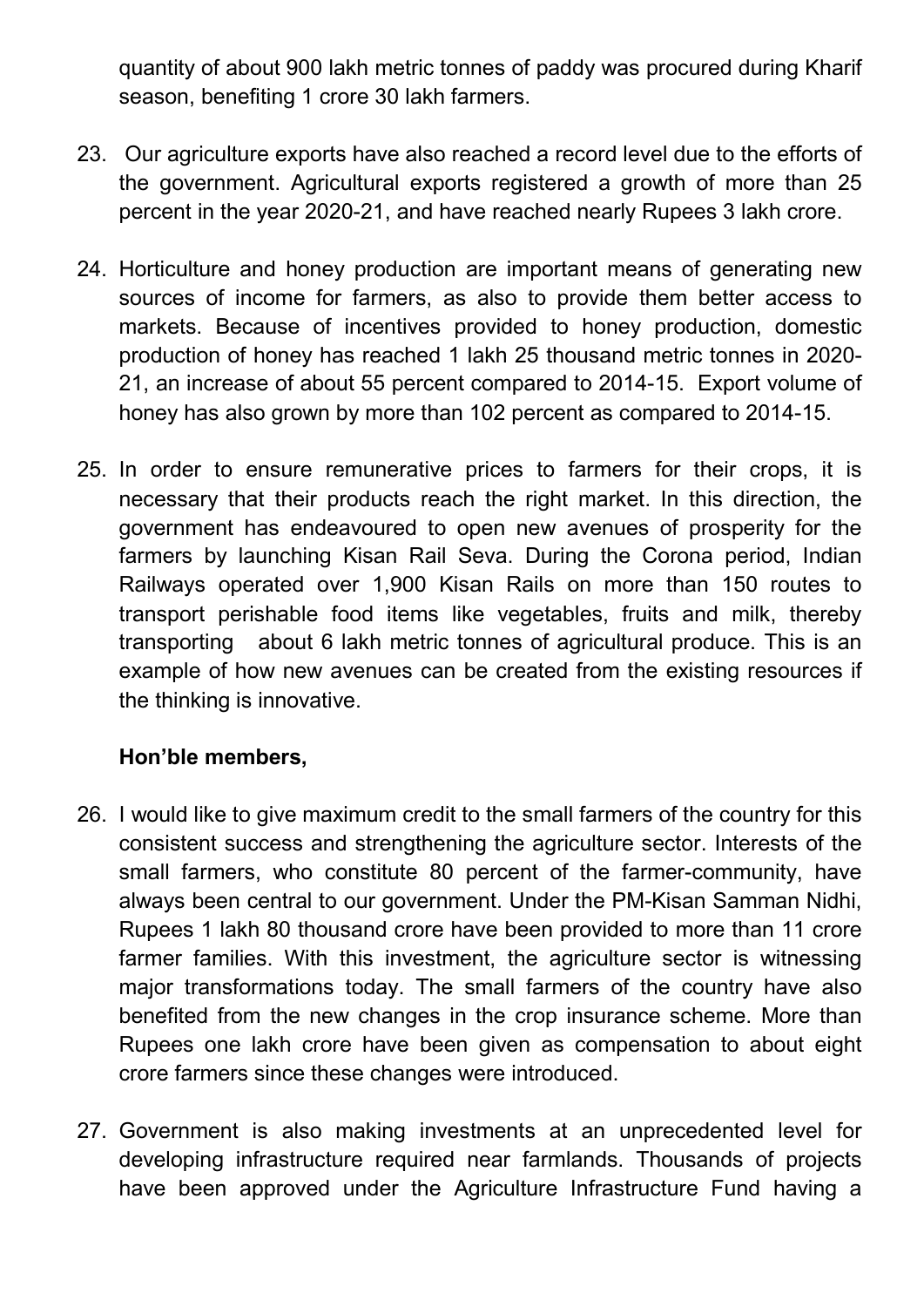corpus of Rupees one lakh crore. In order to ensure self-sufficiency in edible oil, my government has also launched the National Mission on Edible Oils – Oil Palm with an outlay of Rupees 11,000 crore. Government is also making special efforts like organic farming, natural farming and crop diversification.

- 28. All of you are aware that the United Nations has declared 2023 as the International Year of Millets. My government will celebrate the International Year of Millets on a large scale with farmers, Self-Help Groups, FPOs, food industry and the common citizen.
- 29. My government is also working sincerely for rain water conservation. Special campaigns are being implemented for creation of rain water harvesting infrastructure and restoration of traditional water sources in the country. Sixty-four lakh hectares of land with irrigation facilities has also been developed in the country with the help of various projects under the Pradhan Mantri Krishi Sinchayee Yojana and Atal Bhu-jal Yojana. The government has also taken forward the plans for interlinking of rivers. Recently, the Ken-Betwa link project to be completed at a cost of Rupees 45,000 crore has also been approved. This project will be helpful in ending the water crisis in Bundelkhand.

- 30. Women are playing an increasingly important role in providing impetus to rural economy. Banks have extended financial help to the tune of Rupees 65,000 crore to more than 28 lakh Self-Help Groups in 2021-22. This is four times the amount extended in 2014-15. The government has also provided training to thousands of members of the women self-help groups and made them partners as 'Banking Sakhi'. These women are delivering banking services to rural households at the doorsteps.
- 31. Women's empowerment is one of the top priorities of my government. We are all witness to the success of Ujjwala Yojana. Entrepreneurship and skills of the mothers and sisters of our country have been promoted through the "Mudra" scheme. "Beti Bachao, Beti Padhao" initiative has yielded many positive results, and there has been an encouraging improvement in the number of girls enrolled in schools. Treating sons and daughters as equals, my government has also introduced a Bill to increase the minimum age of marriage for women from 18 years to 21 years at par with men.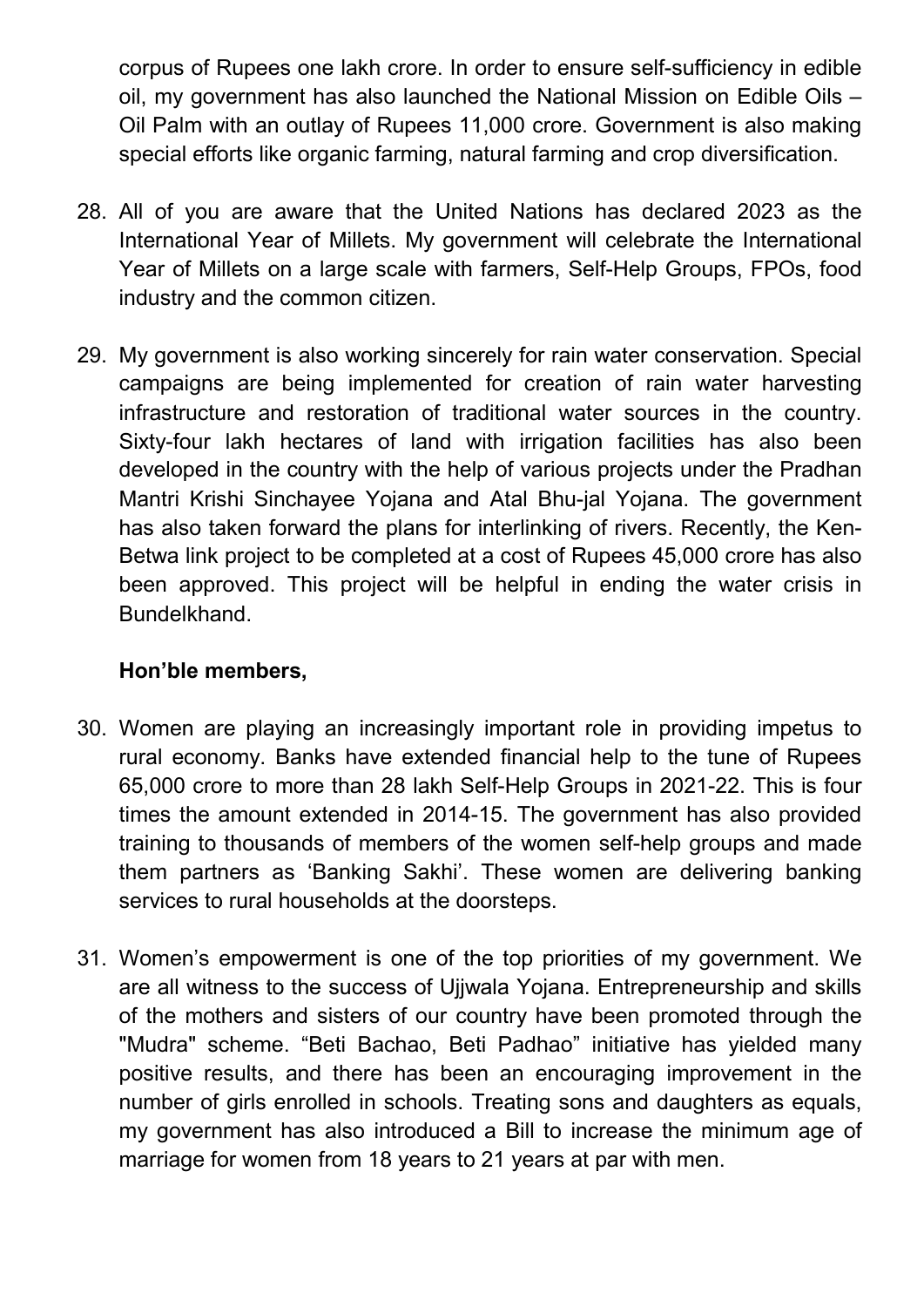- 32. The government has made a beginning to liberate the society from the manifestly arbitrary practice of Triple Talaq by making it a criminal offence. Restrictions on Muslim women from performing the Haj only with Mehram have also been removed. While about three crore students from minority communities were provided scholarships prior to 2014, my government has provided scholarships to 4.5 crore such students since 2014. This has led to a significant reduction in the school dropout rate of Muslim girls and an increase in their enrolment.
- 33. A provision has also been made for Gender Inclusion Fund in the National Education Policy to promote learning capability among our daughters. It is a matter of happiness that all the existing 33 Sainik Schools have started admitting girl students. The government has also approved the admission of women cadets in the National Defence Academy. The first batch of women cadets will enter the NDA in June 2022. With the policy decisions and encouragement of my government, the number of women personnel in various police forces has more than doubled as compared to 2014.

34. The great saint Thiruvalluvar had said:

# Karkka kasaddar karpawai katrapin,

#### Nirkka adarkka taga.

That is, what a person has learnt is reflected in his conduct.

My government is implementing a new National Education Policy across the country to give shape to the resolve and potential of Atmanirbhar Bharat. Local languages are also being promoted through the National Education Policy. Emphasis is being laid on conducting important entrance examinations for undergraduate courses in Indian languages as well. This year, 19 engineering colleges in 10 states will start teaching in six Indian languages.

35. Under the Skill India Mission, more than 2 crore 25 lakh youth across the country have been skilled through ITIs, Jan Shikshan Sansthans and Pradhan Mantri Kaushal Kendras. Many changes have also been made in the UGC regulations to link skills with higher education.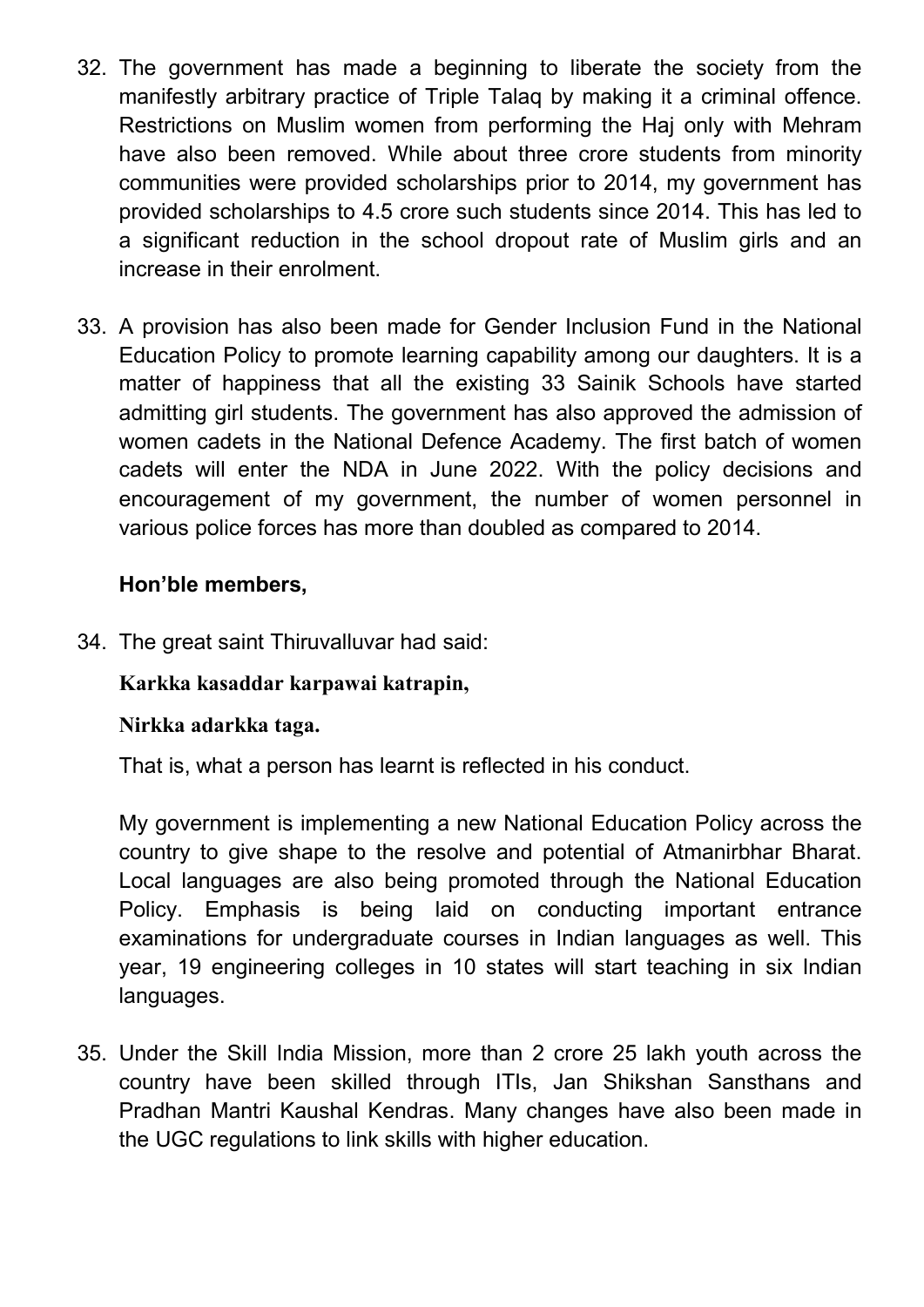- 36. In the battle against Corona, six special training programs related to health care have been launched under the Skill India Mission. These are helping the health care sector.
- 37. Eklavya Residential Model Schools are being expanded to every tribal majority block for the education of tribal youth. These schools will empower about three and half lakh tribal youth.

38. We have all witnessed the potential of India's youth power during the Tokyo Olympics. In its best performance ever in this international competition, India won seven medals. In the Tokyo Paralympics too, Indian para-athletes set a record by winning 19 medals. In order to improve India's performance in the Olympics and sports, the Central Government along with the state governments is setting up hundreds of Khelo India Centres in the country. The government has also established Centres for Disability Sports in Gwalior with modern facilities to provide training to Divyang youth in para sports.

### Hon'ble members,

39. Accessibility, equality and a dignified life for Divyang people is our collective responsibility as a society. In this direction, Sugamya Bharat Abhiyan is a symbol of our national sensibility. The country is implementing several programs - from providing free assistive devices to Cochlear Implant surgery - in order to transform the lives of Divyang people. Under these programmes, more than 25 lakh assistive devices have been provided to Divyang people so far and about 4,000 successful Cochlear Implant surgeries have been performed. Taking these efforts forward, the government has also established the National Institute of Mental Health Rehabilitation in Madhya Pradesh. A 10,000-word Indian Sign Language Dictionary has also been developed for the future of Divyang youth.

#### Hon'ble members,

40. Our start-up industry is also an example of the infinite new possibilities that are rapidly taking shape under the leadership of our youth. Since 2016, sixty thousand new start-ups have been established in 56 different sectors in our country. More than six lakh jobs have been created by these start-ups. In 2021, during the Corona period, more than 40 unicorn start-ups have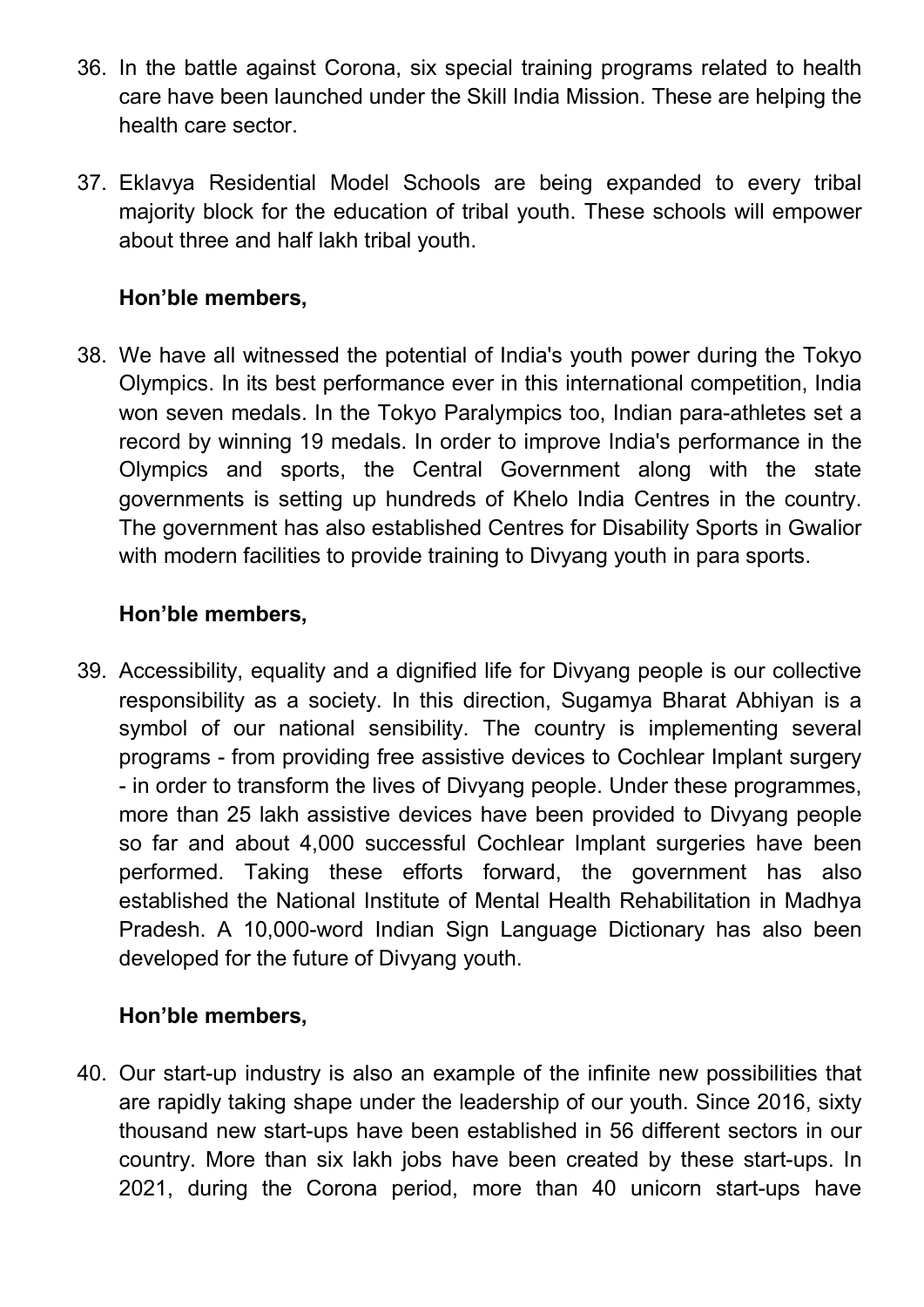emerged in India, each with a minimum market valuation of Rupees 7,400 crore.

41. Because of the policies of my government, the cost of internet connectivity and price of smartphones in India today are among the cheapest in the world. This has hugely benefitted our young generation. India is also working with great pace on 5G mobile connectivity, which will open doors to new opportunities. India's efforts on semiconductors will significantly benefit our start-up ecosystem. The government has taken many policy decisions and opened up several new sectors so that our youth can benefit from rapidly changing technology. Through the Start-ups Intellectual Property Protection Program, the government has simplified and accelerated the processes related to patents and trademarks. As a result, nearly 6 thousand patents and more than 20 thousand trademarks have been applied for in this financial year.

- 42. Due to consistent endeavors of my government, India has again emerged as one of the fastest growing economies in the world. GST collection has consistently remained above Rupees one lakh crore during the last several months. Inflow of 48 billion dollars in the first seven months of the current financial year is a testimony to the belief the global investor community has in India's growth story. India's foreign exchange reserves today exceed 630 billion dollars. Our exports are also growing rapidly, breaking several past records. During April to December 2021, our goods-exports stood at 300 billion dollars or more than Rupees 22 lakh crore, which is one and a half times more than the corresponding period of 2020.
- 43. My government has launched 14 key PLI schemes with an outlay of more than Rupees 1 lakh 97 thousand crore to fully realize the potential of the manufacturing sector and to create new opportunities for the youth. These PLI schemes will not only help transform India as a global manufacturing hub but also create over 60 lakh jobs. The domestic mobile manufacturing sector is a shining example of the success of the PLI scheme. Today India has emerged as the second largest mobile phone manufacturer in the world, generating lakhs of jobs for our youth.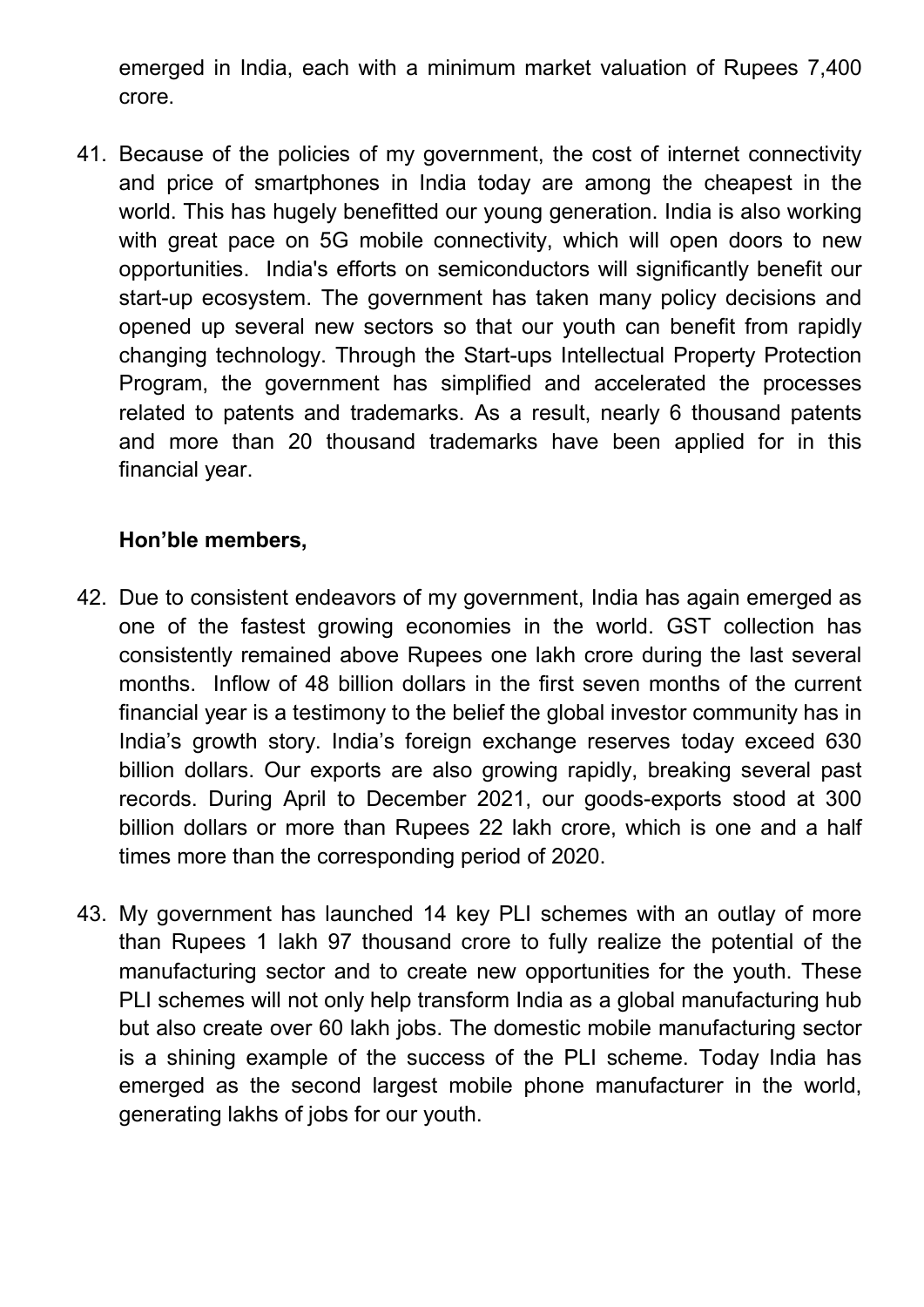- 44. In order to develop our country as a global leader in the field of electronics and technology hardware, the government has also recently announced a package of Rupees 76,000 crore for silicon and compound semiconductor fabrication, display FAB, chip design and related ventures.
- 45. Along with developing new areas, my government is restoring our traditional strength in domains in which we possess centuries of experience. In this direction, my government has approved seven Mega Integrated Textile Regions and Apparel Parks with an investment of about Rupees 4,500 crore. This will facilitate integrated textile value chain. These mega textile parks will attract both Indian and foreign investors, and create lakhs of new employment opportunities.

- 46. Along with large companies, our small and medium enterprises have a critical role in India's prosperity. Our MSMEs have been the backbone of our economy, and a driver of **Atmanirbhar Bharat**. In order to protect MSMEs from crisis and ensure adequate availability of credit during the Corona period, the government started a scheme for guaranteed Collateral Free Loans of Rupees 3 lakh crore. It is evident from the recent studies that this scheme has given a fresh lease of life to 13 lakh 50 thousand MSME units and also secured 1 crore 50 lakh jobs. In June 2021, the government has enhanced credit guarantee from Rupees 3 lakh crore to Rupees 4.5 lakh crore.
- 47. Several policy decisions have also been taken to expand the scope and opportunities for the MSME sector. The new definition of MSMEs is helping small industries to expand. The government has also permitted wholesale and retail traders, as well as street vendors to get themselves registered on the Udyam portal so that they can avail benefits of Priority Sector Lending.
- 48. The success of Khadi also deserves a special mention. Khadi, which was a symbol of the country's consciousness during the freedom struggle under the leadership of Bapu, is once again becoming the mainstay of small entrepreneurs. With government's efforts, sale of Khadi products has trebled in the country since 2014.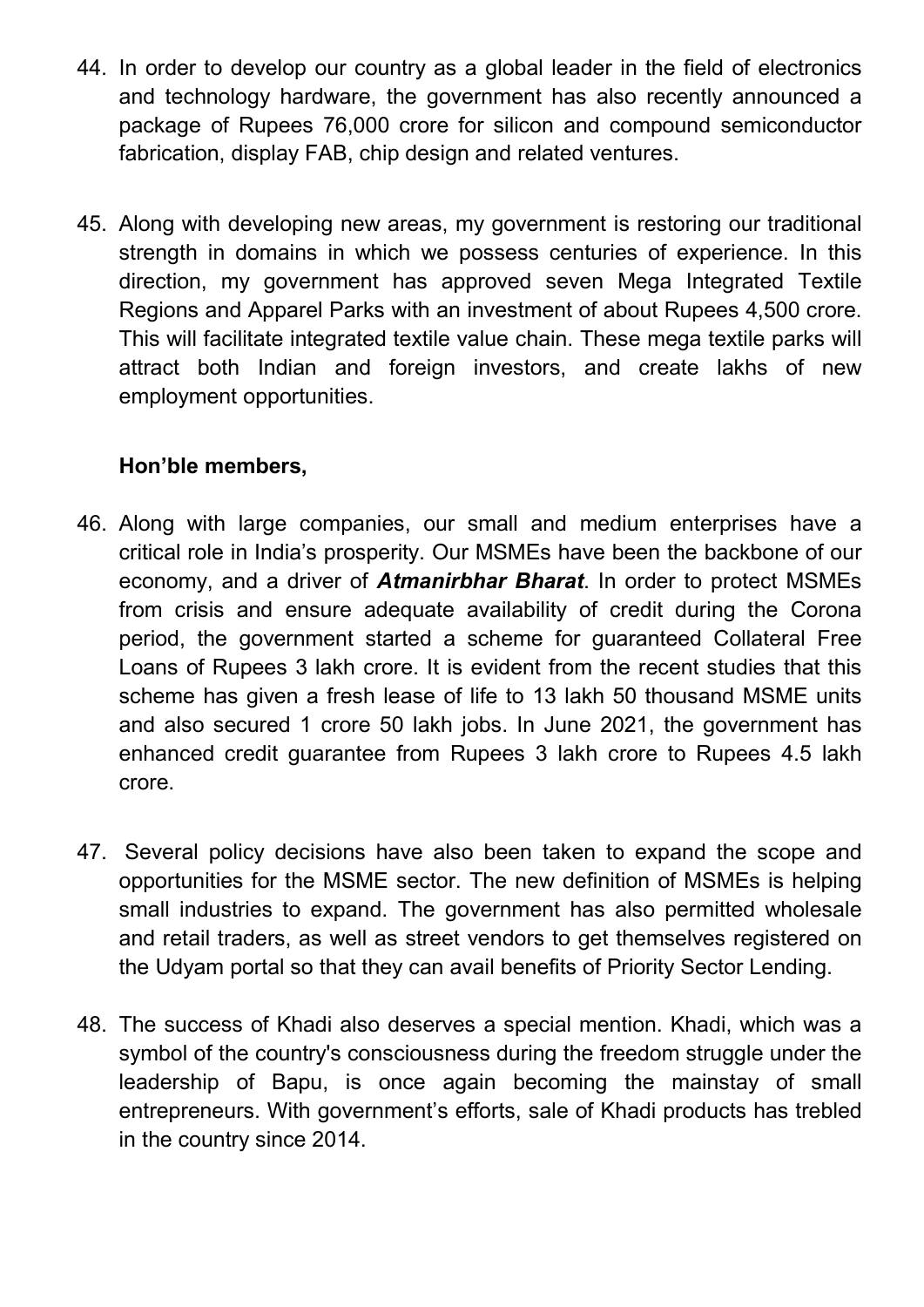- 49. Infrastructure is the foundation for development in any country. My government also views infrastructure as a bridge to address social inequality. Investment in infrastructure not only generates lakhs of new jobs, but also has a qualitative impact, enhancing ease of doing business, facilitating faster transport and promoting economic activities across sectors.
- 50. My government has integrated different ministries to work in a synergised manner under the Pradhan Mantri Gatishakti National Master Plan to accelerate infrastructure development. This plan is going to usher in a new era of multi-modal transport in India. In future, the railways, highways and airways in India will no longer be separate and isolated infrastructures, but will be an integrated resource to the country.
- 51. Construction of roads, resources and infrastructure in rural areas has opened up possibilities for the country which have been neglected for decades. The achievements of Pradhan Mantri Gram Sadak Yojana are something to be proud of. In the year 2020-21, 36 thousand 5 hundred kilometres of roads have been built in rural areas, at the rate of more than 100 km per day, and thousands of habitations have been connected with all-weather roads.
- 52. Today, the national highways too are connecting the length and breadth of the country from east to west and north to south. As against 90 thousand kilometres of national highways in March 2014, today we have more than 1 lakh 40 thousand kilometres of national highways. Under the Bharatmala Project, construction of more than 20,000 kilometres of highways is in progress with an outlay of about Rupees 6 lakh crore, including 23 green expressways and green-field corridors.
- 53. The Delhi-Mumbai Expressway is also nearing completion; it will be the longest and fastest expressway in India. It is also a matter of privilege for my government to start widening of Sant Dnyaneshwar Marg and Sant Tukaram Palkhi Marg connecting Pandharpur temple.
- 54. Today, while on the one hand the modern infrastructure of the country is opening ways for development, on the other hand it is also providing new strength to country's security. Border Roads Organization has constructed a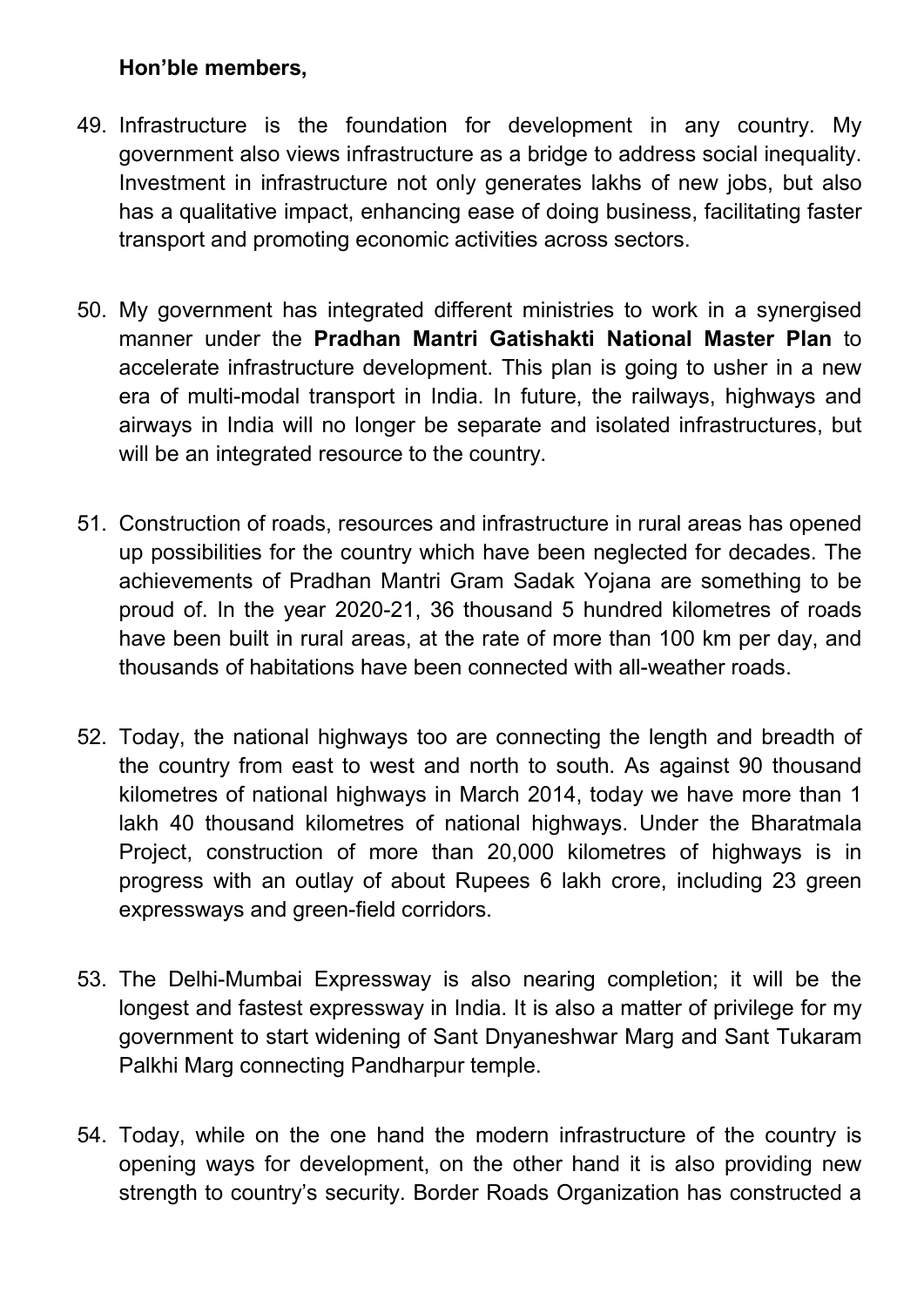transport-worthy road at 19 thousand feet, the highest altitude for such a road, at Umling La Pass in Ladakh. Even the most remote villages like Demchok in Ladakh, Joling Kong in Uttarakhand and Huri in Arunachal Pradesh have been connected by modern roads.

- 55. My government is also modernizing the Indian Railways at a fast pace. New Vande Bharat trains and new vistadome coaches have added new feathers to the Indian Railways. In the last seven years, 24,000 km of railway route has been electrified. Laying new railway tracks and double-laning are also progressing rapidly. Gandhinagar railway station in Gujarat and Rani Kamalapati railway station in Madhya Pradesh now provide new glimpse of modern India. The railway arch bridge being constructed on the Chenab River in Kashmir is also emerging as a centre of attraction.
- 56. My government has also done remarkable work in the field of public transport, enhancing ease of living for the poor and the middle class. Eleven new metro routes have commenced, benefiting lakhs of people in 8 states every day. India is now also among the four countries in the world having largest driverless train networks. We have also developed Indigenous Automatic Train System in the country which symbolizes the growing capability of Make in India. The government has also accorded approval for the construction of 21 greenfield airports in the country, among which is the country's biggest airport coming up at Gautam Buddha Nagar district in Uttar Pradesh.
- 57. More than 80 connectivity projects are also in progress under the Sagarmala program to connect the country's important commercial hubs with ports. So far, 5 existing National Waterways and 106 new waterways in 24 States have been declared as National Waterways, taking the total number of National Waterways to 111. Out of these, 23 waterways are viable for transportation of cargo. With the objective to modernizing infrastructure, more than 27 thousand circuit kilometres of transmission lines have also been laid by the government.

#### Hon'ble members,

58. In recent times, we have witnessed a new resolve of Atmanirbhar Bharat taking shape in the country. This resolve is getting further strengthened by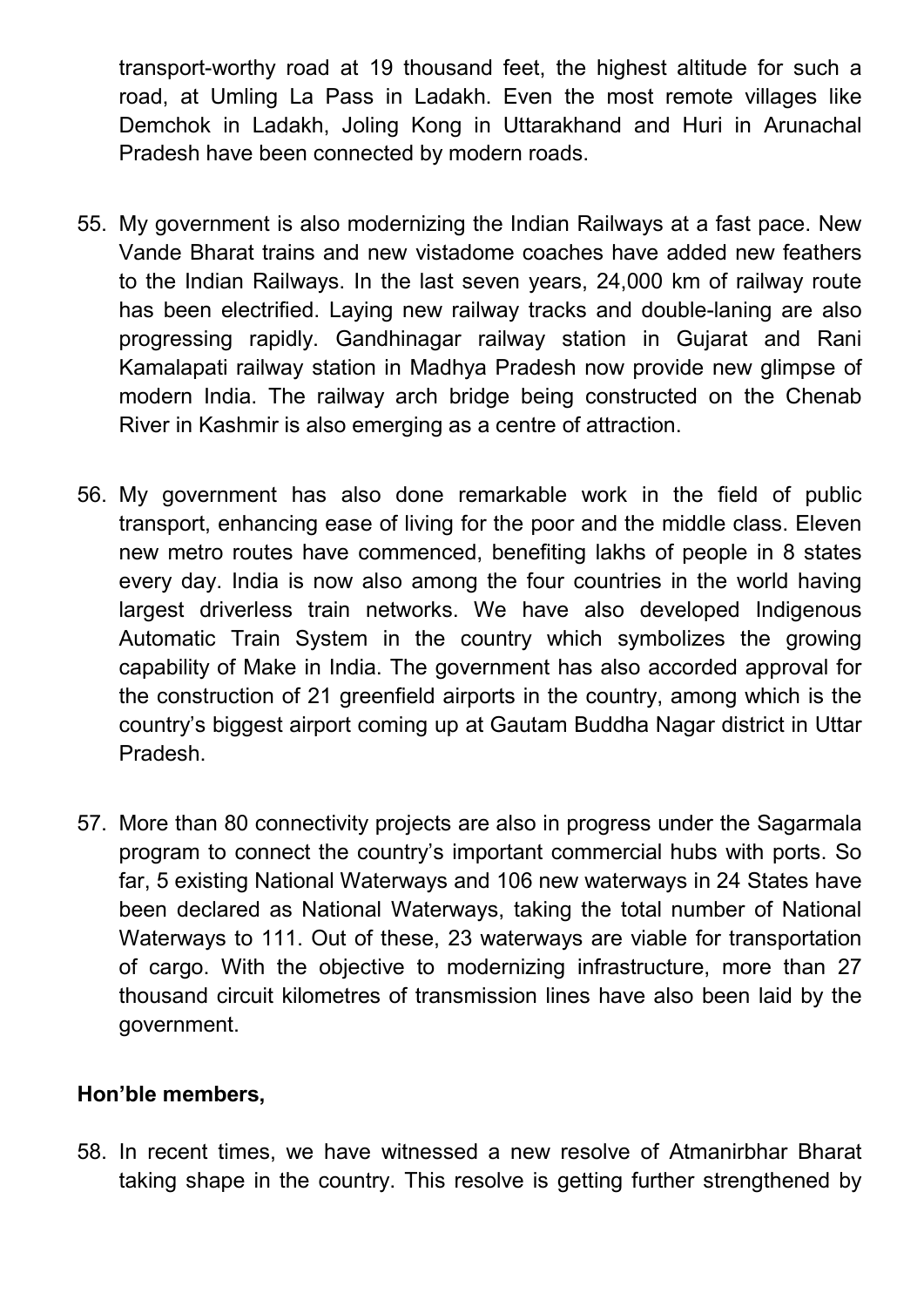the energy emanating from the slew of reforms. From new reforms in labour laws to reforms in banking sector, and to insolvency and bankruptcy code, this series of reforms is rolling on uninterrupted. Last year, more than 26 thousand compliance requirements have been reduced by different departments of Centre and States. Space sector has now been opened up for private sector, providing a horizon of endless possibilities. The formation of IN-SPACE last year is one such important step to enhance India's space capabilities.

59. My government is also aware and proactive about the rapidly evolving drone technology and related opportunities. In this direction, the government has notified the simplified Drone Rules 2021, and has also launched a PLI scheme for manufacturing of drones and drone-parts in the country. This will help India to secure its position in this critical technology of the future.

### Hon'ble members,

- 60. My government is working with utmost determination to ensure a safe and secure India. Due to the policies of the government in the defence sector, especially in defence production, the country is becoming increasingly selfreliant.
- 61. Of all the approvals accorded for modernization of armed forces in the year 2020-21, 87 per cent were from 'Make in India' category. Similarly, in 2020- 21, preference was accorded to 'Make in India' category in 98 per cent of equipment related contracts. Our Armed forces have also issued a list of 209 military-equipment, which will not be purchased from abroad. A list of more than 2,800 defence equipment has also been issued by defence undertakings which will be manufactured domestically.
- 62. A contract has been signed with Hindustan Aeronautics Limited for manufacture of 83 LCA Tejas fighter aircraft. The government has also taken important steps for reorganization of Ordnance Factories into 7 Defence PSUs. Besides, the government is also committed to rapidly promote the private sector and start-ups in the defence sector. Our objective is that the products required by our Forces should be developed in India and also manufactured in India.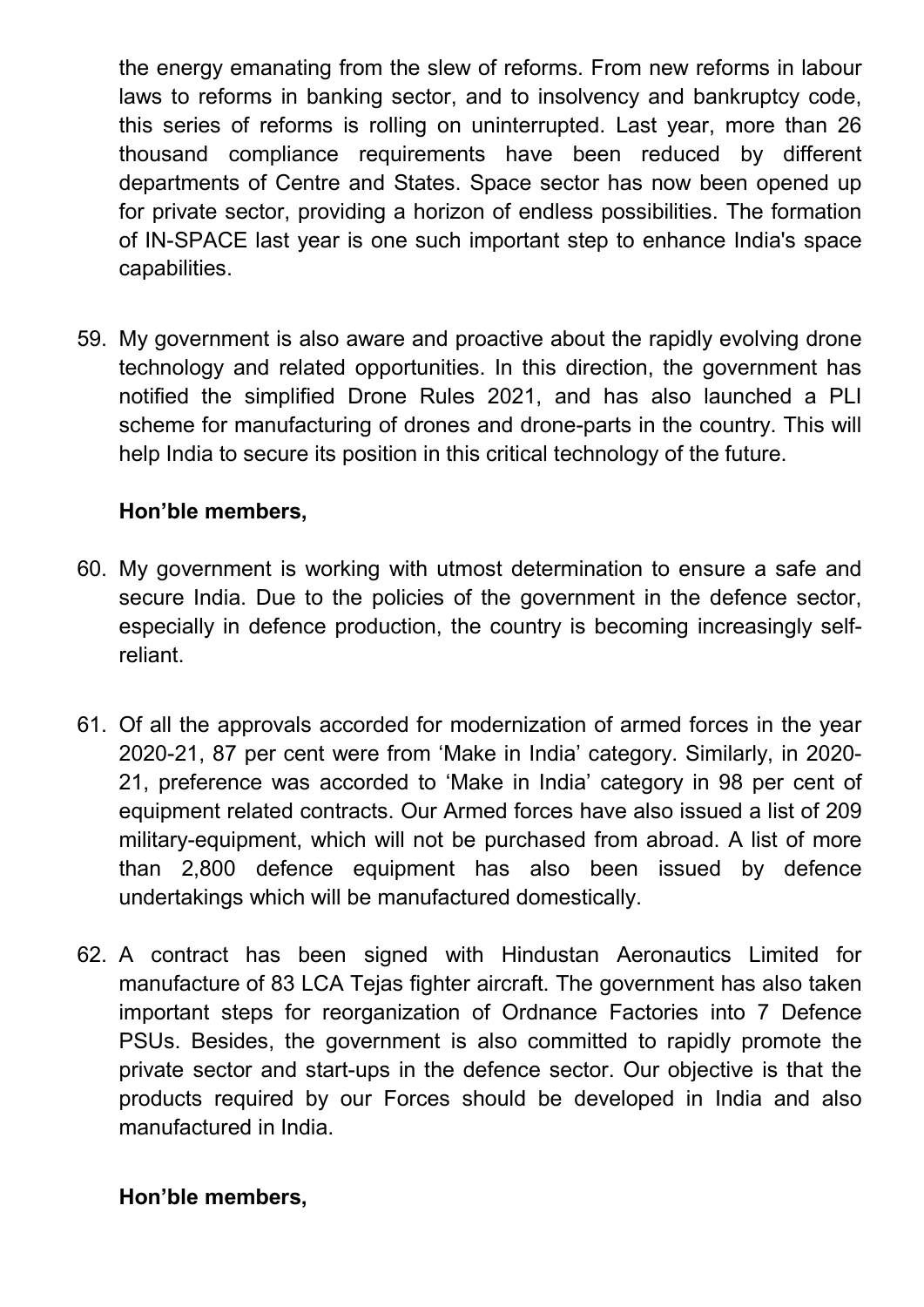- 63. India has strengthened its standing in the rapidly evolving global environment through improvement in diplomatic relations. India chaired the United Nations Security Council in August 2021 and took several path breaking decisions. Under the presidency of India, for the first time, the Security Council held a comprehensive debate on the issue of maritime security. The Security Council, for the first time, adopted a Presidential Statement on this subject, and did so unanimously.
- 64. We have witnessed instability and volatility in our neighbouring country, Afghanistan. In spite of the prevailing situation, true to the spirit of humanity, India launched Operation Devi Shakti. Despite the challenging conditions, we successfully airlifted a number of our citizens and many Afghan Hindu and Sikh minorities from Kabul. We also brought back two swaroops of the Holy Guru Granth Sahib safely amidst difficult situations. From the humanitarian point of view, India is helping Afghanistan by delivering medical supplies and food-grain.

65. Climate change is a major challenge confronting the whole world at present. India has emerged as a responsible global voice on the subject. At the CoP-26 summit, my government has announced that by 2030 India will reduce its carbon emission by 1 billion tonnes. India has also committed to a target of becoming net zero emission economy by 2070. India has also taken the initiative of "Green Grid Initiative: One Sun, One World, One Grid" with the global community. It is the first international network of globally interconnected solar power grids. Our ambitions and resolves towards the environment are a testimony of our sensitivity towards nature.

# Hon'ble members,

66. My government considers it a responsibility to preserve, enrich and empower India's ancient heritage. It is a matter of pride that the Harappan site of Dholavira and the 13th century Kakatiya Rudreshwar Ramappa temple in Telangana have been declared as UNESCO World Heritage Sites. After the Kumbh Mela Prayagraj, Kolkata's iconic Durga Puja has also been included in UNESCO's Intangible Cultural Heritage List.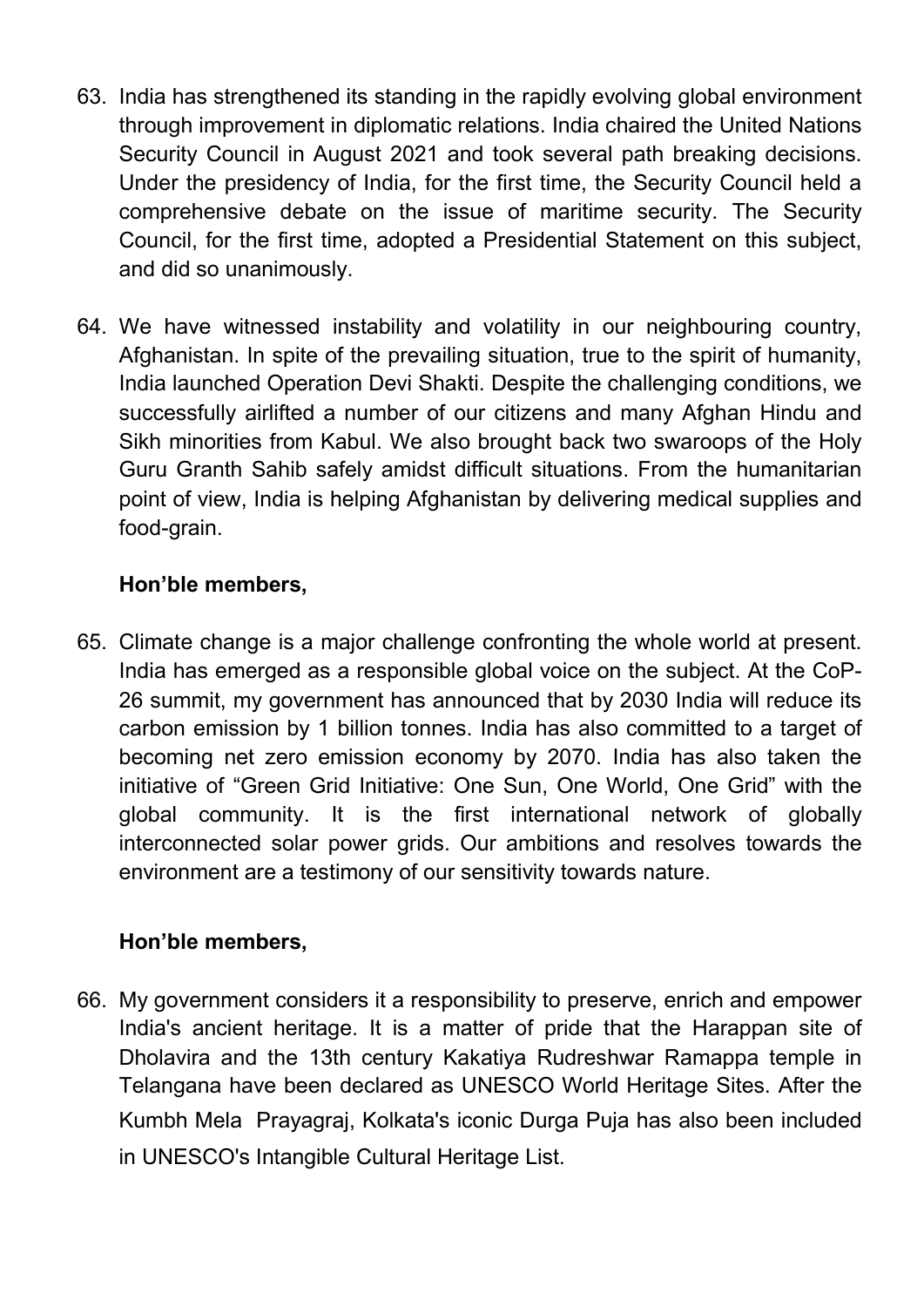- 67. It has also been a priority of the government that the priceless heritage of India should be brought back to the country. The idol of Maa Annapurna Devi, which was stolen from India a hundred years ago, has been brought back and installed in the Kashi Vishwanath temple. Many such historical artefacts are being brought back to India from different countries.
- 68. We are all aware that heritage and tourism are closely linked to each other. That is why, while India's spiritual heritage is being rejuvenated, modern facilities and infrastructure are also being developed for the pilgrims and tourists. Swadesh Darshan and PRASAD schemes started by my government are playing a significant role in it.
- 69. The Fort Aguada Jail Complex has also been renovated and inaugurated on the occasion of Goa's 60th Liberation Day. It is a memorial to the warriors of the unforgettable struggle to liberate Goa.

- 70. Today, in the Amrit Kaal of independence, our resolve of 'Ek Bharat, Shreshtha Bharat' is enabling us to write a new chapter of development on the basis of democratic values. Today the country is making special efforts for the states and regions hitherto left neglected.
- 71. The beginning of a new era of development in Jammu & Kashmir, and Ladakh region is a great example of this. My government has started a new central sector scheme for the industrial development of Jammu & Kashmir at a cost of about Rupees 28,000 crore. Last year Qazigund-Banihal tunnel was opened to traffic. International flights between Srinagar and Sharjah have also started.
- 72. Many important steps have also been taken to provide better opportunities for education, health and employment to the people of Jammu & Kashmir. At present, works are in progress on seven medical colleges and two AIIMS, one in Jammu and another in Kashmir. Construction of IIT Jammu and IIM Jammu is also going on in full swing.
- 73. The Sindhu Infrastructure Development Corporation has been set up to accelerate infrastructure and economic development in the Union Territory of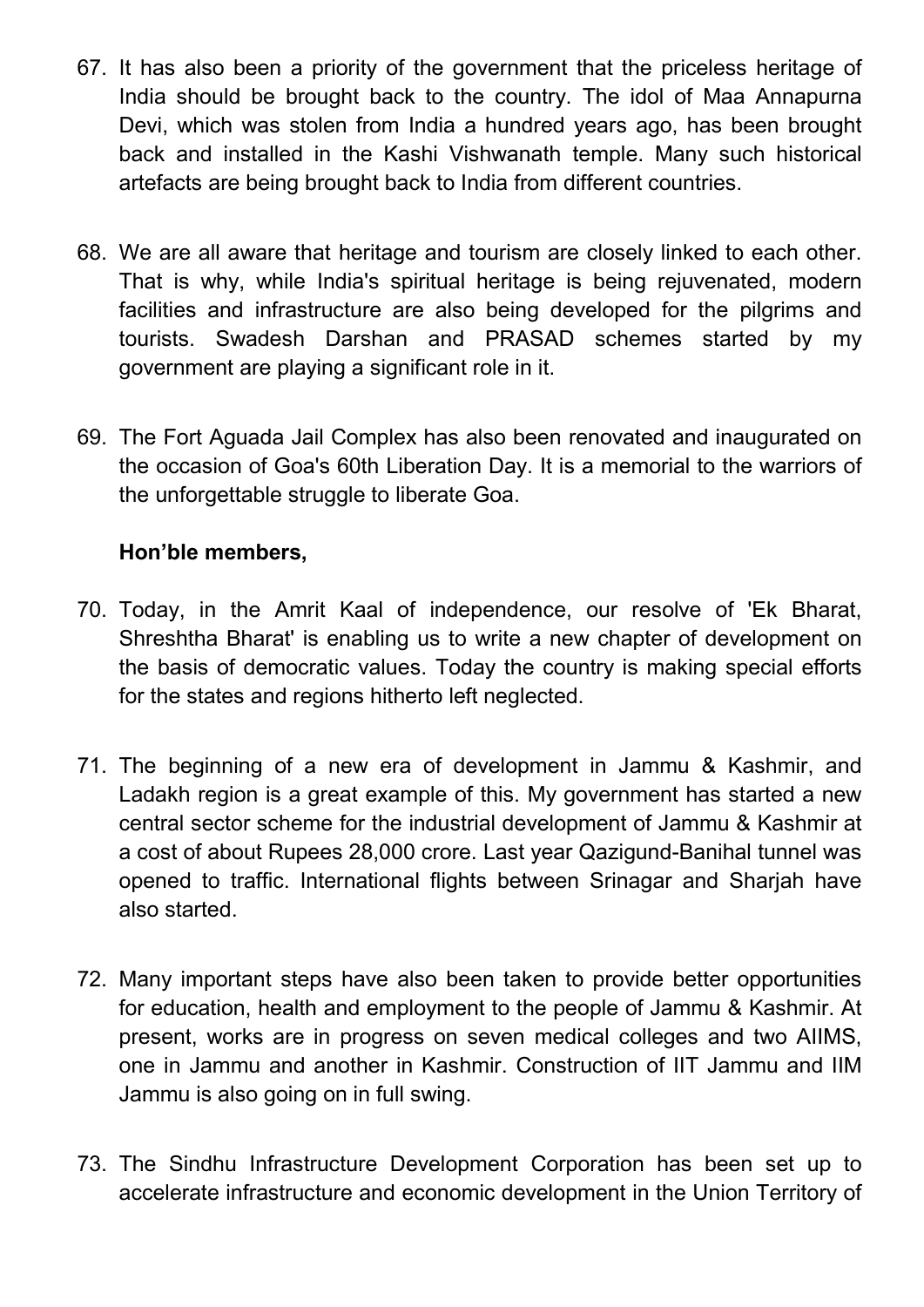Ladakh. Another chapter in this development journey of Ladakh is being added in the form of Sindhu Central University.

# Hon'ble members,

- 74. My government is committed to sustainable development of all the states of the North East – Arunachal Pradesh, Assam, Manipur, Meghalaya, Mizoram, Nagaland, Sikkim and Tripura. In these states, basic amenities and economic opportunities are being developed at every level. Rail and air connectivity are no longer a dream for the people of the North East, they are now able to experience them in reality. It is a matter of pride for the country that all the capitals of the North-Eastern states are now being brought on the railway map with the efforts of my government.
- 75. A new airport is being set up at Hollongi, Itanagar. A modern new terminal has recently been opened at the Maharaja Bir Bikram Airport in Tripura. This development of North East will prove to be a golden chapter in India's growth story. Just a few days ago, January 21 marked the 50th anniversary of the creation of Meghalaya, Manipur and Tripura. The journey of these states, coinciding with 75 years of independence, is inspiring us for new resolves for their development.
- 76. Efforts of my government to establish peace in the North East have attained historic success. Just a few months ago, a settlement was reached between the Central Government, the State Government of Assam and the Karbi groups to end the decades-old conflict in Karbi Anglong. This has ushered in a new chapter of peace and prosperity in the region. Due to concerted efforts of my government, the number of Naxal affected districts in the country has also come down from 126 to 70 today.

# Hon'ble members,

77. My government is committed to increase accountability of government departments towards the citizens. All Ministries of Government of India are undertaking special drive for cleanliness and disposal of pending references. Under Mission Karmayogi, the Government has established the Capacity Building Commission for Civil Servants. Mission Karmayogi will be helpful for